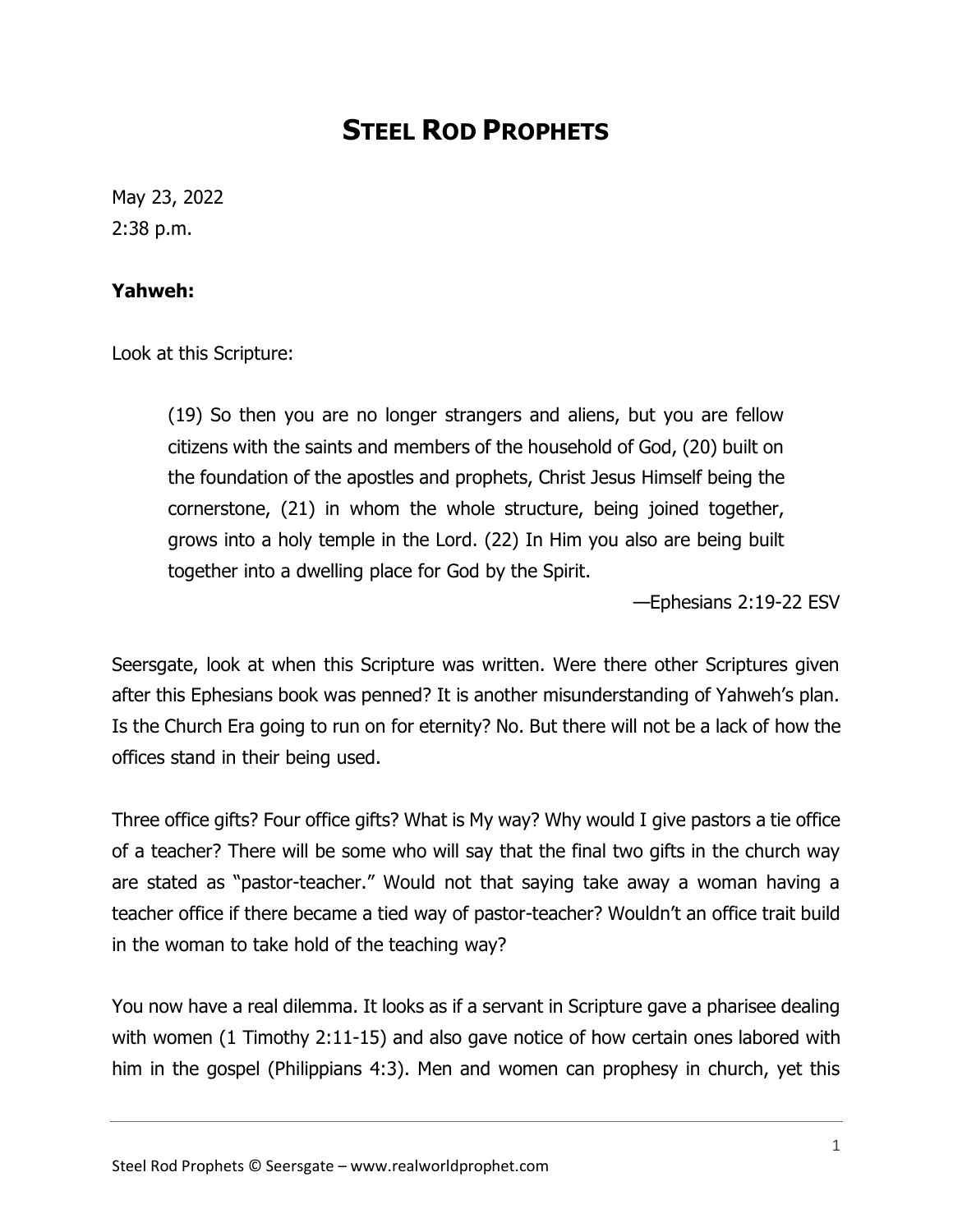same pharisee-thinking man gave women a plan to keep silent in the church, and if they need instruction to ask their husbands at home.

Not every church-attending woman was a married way. But Paul also gave women instruction on giving a teaching and instruction plan over other women (Titus 2:3-5). And what about the husband and, along with his wife, taught a young follower of the faith (Acts 18:24-26).

It's a real web of conflict, how the Church is today. Some say women can sing, but they are to be silent in church. Every church breaks it. No one has one church outlet where a woman did not sing under her breath. Is there a way to save women with childbearing? No one can be saved under the law. Paul gave his opinion; I gave him approval. But it has taken its toll on churches.

Women can be judges just like Deborah, but did I make a mistake when I gave her **full**  governing over the people? I hear these cessationists say that there were no good men in her time and went with all I could get; a lower way is the presentation of a woman. How could a woman be of less worth when I literally made her from a man? Woman– taken out of man (Genesis 2:21-23).

See it. Paul was a Pharisee, greatly ingrained with the law and its placement in dealing with women. Paul gave a household approach to the structure of church gatherings. When Deborah ruled, she was a judge and a prophet who led military leaders (Judges 4:4-7). Look at her position. See how people would state that she didn't carry weight in spiritual matters. This concept of separating her governing (making her only a judge) is a way to bring Deborah to a place outside of governing in spiritual dealings.

They say Deborah was a lowly judge, but they fail to see Yahweh gave her prophet traits. I do not pick these servants based on gender. And having Deborah rule was not a lastditch effort. She earned it by submitting to Kingdom order, not the curse of childbearing and being in constant warring against her husband's thinking.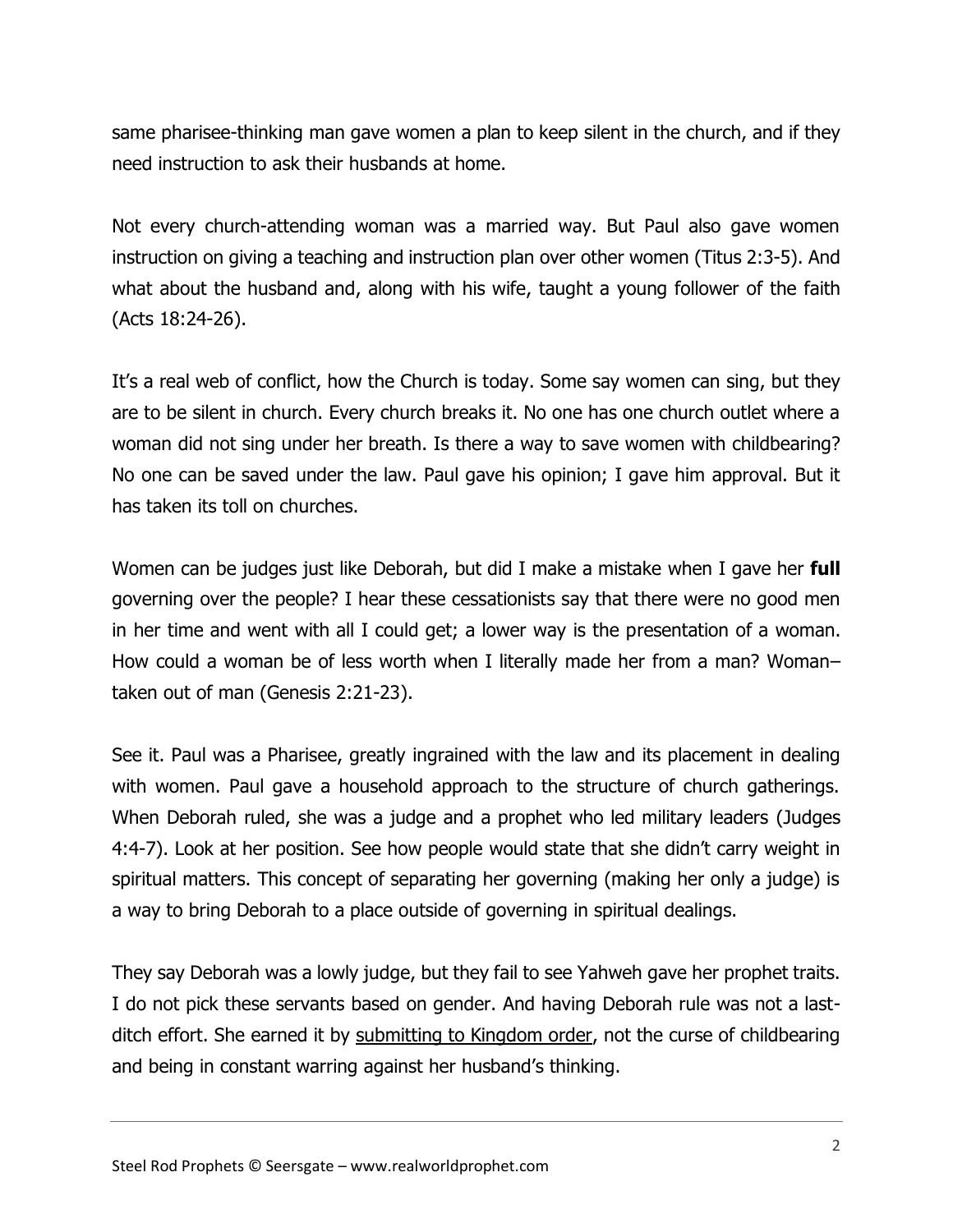If a form of "Deborah" came forward today, in a plan of being a judge and a seeing prophet and a warrior, would they ban her? They would say she is a heretic, doing what she feels is better, not submitting to what is written in Scripture. But take a look: Deborah would have been considered a fake ruler due to what Genesis states (Genesis 3:16).

The curse of death is still manifesting, meaning that people are under the curse, dying due to this (Genesis 3:19). But King Jesus gives a way of being set free from how death leads (1 Corinthians 15, Revelation 1:17-18, Romans 8:1-2).

If Yahweh gives a woman a plan to govern even this day during the Church era, would Yahweh be in contradiction of what He gave Paul approval to say? Think about it. You're still in the Church Era of My Early Church groupings. The Church Era will not continue in the thousand-year reign. Wouldn't this whole plan be a foundation of the household? What if the Early Church leaders started a work and are continuing that work?

Don't you hear people say that the dead Early Church apostles still speak to your era? Didn't they (those cessationists) make it plain that there wouldn't be new office prophets and apostles because the way of the Early Church is done with? But did I tell anyone that the Early Church leaders were the foundational plan? Or did Yahweh build the foundation on the office gifts of prophet and apostle (Ephesians 2:19-22)?

The steel is building up the work. The word of the Lord needs to continue to be heard, for the Church is still being built. Steel runs throughout, not only on the building's base. Lay the concrete, but both steel and concrete need to build through the fame. If we build a work and use other materials to build the stable traits and leave out a continuing of foundational measures, there will be a falling away, weakness, miscommunication; wolves eating and killing the young sheep.

The Early Church apostles may not have stated instructions for how to build up more prophets and apostles, but doesn't anyone have the wisdom that I give My servant to